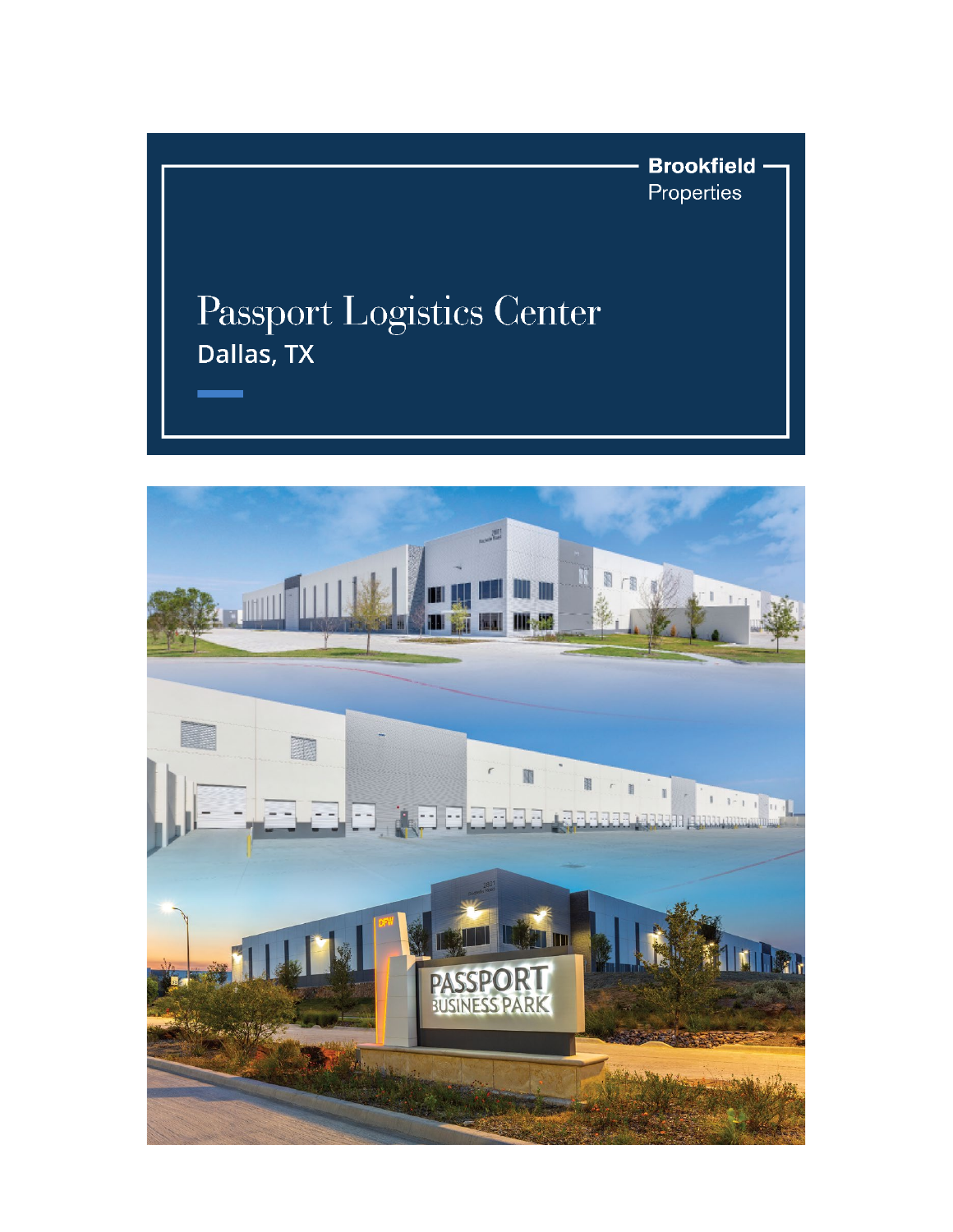

Brookfield Properties is pleased to announce the addition of Passport Logistics Center in Dallas, Texas to its U.S. logistics portfolio of twenty million square feet.

Passport Logistics Center is a 1.2 million square foot, 3-building business park in the DFW Airport submarket, one of the top five industrial submarkets in the country. The newly delivered project, featuring 36' clear heights, efficient loading, ample car and trailer parking, and electric vehicle charging stations, is in the heart of the DFW MSA with excellent access to the entire metroplex. With the project's prime location and best-in-class functionality, Brookfield Properties leased 50% of the project during construction.